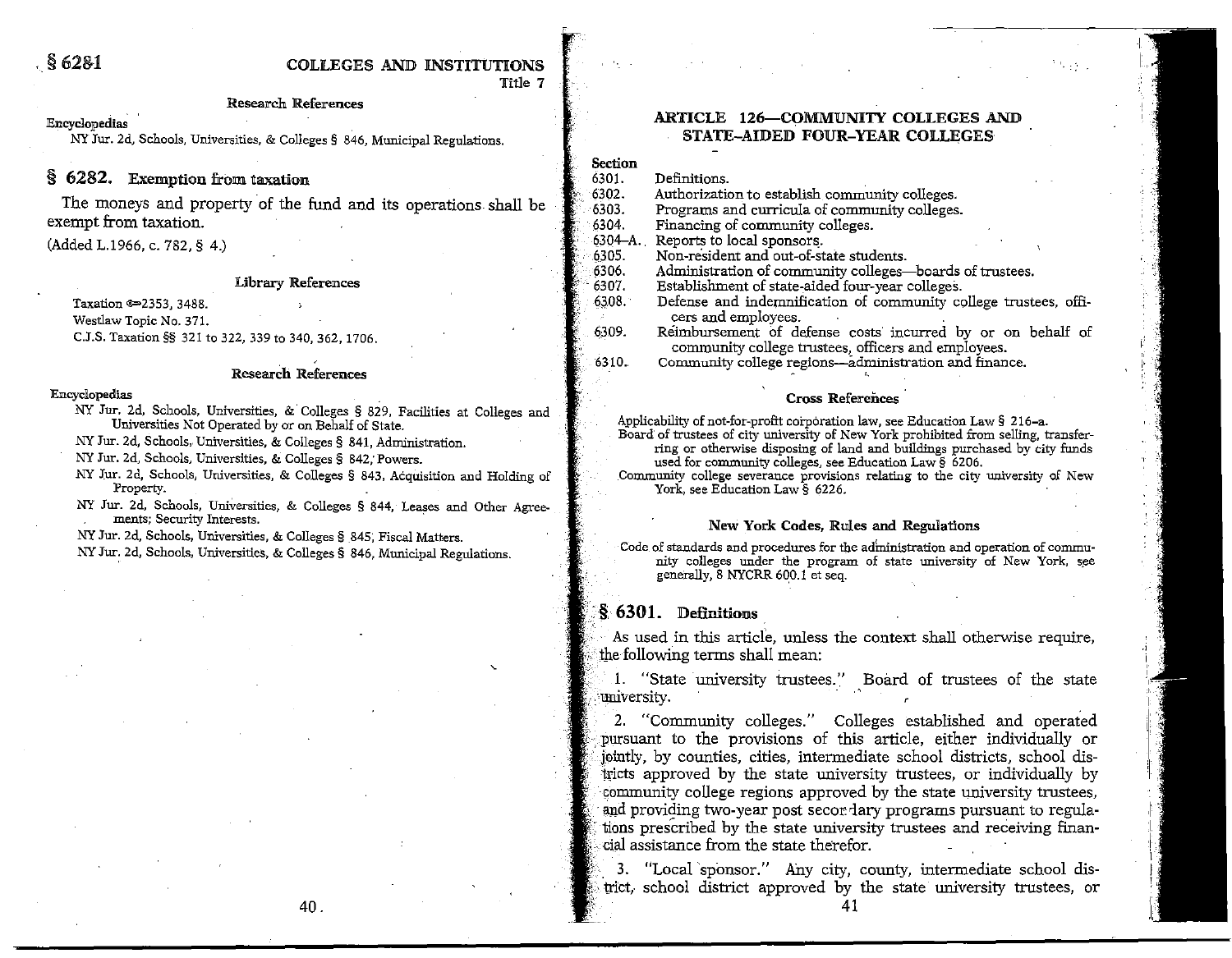community college region approved by the state university trustees, sponsoring or participating in the establishment or operation of a community college.

4. "Community college region." A community college local sponsor composed of two or more contiguous counties, cities or school districts, or any combination thereof, which are eligible to appoint members to a community college regional board of trustees.

5. "Resident." A person who has resided in the state for a period of at least one year and in the county, city, town, intermediate school district, school district or community college region, as the case may be, for a period of at least six months, both immediately preceding the date of such person's registration in a community college or, for the purposes of section sixty-three hundred five of this article, his or her application for a certificate of residence; provided, however, that this term shall include any student who is not a resident of New York state, other than a non-immigrant alien within the meaning of paragraph (15) of subsection (a) of section 1101 of title 8 of the United States Code, if such student:

(i) attended an approved New York high school for two or more years, graduated from an approved New York high school and applied for attendance at an institution or educational unit of the state university within five years of receiving a New York state high school diploma; or

(ii) attended an approved New York state program for general equivalency diploma exam preparation, received a general equivalency diploma issued within New York state and applied for attendance at an institution or educational unit of the state university within five years of receiving a general equivalency diploma issued within New York state; or

(iii) was enrolled in an institution or educational unit of the state university in the fall semester or quarter of the two thousand one-two thousand two academic year and was authorized by such institution or educational unit to pay tuition at the rate or charge imposed for students who are residents of the state.

Provided, further, that a student without lawful immigration status shall also be required to file an affidavit with such institution or educational unit stating that the student has filed an application to legalize his or her immigration status, or will file such an application as soon as he or she is eligible to do so.

In the event that a person qualified as above for state residence, but has been a resident of two or more counties in the state during the six months immediately preceding his application for a certificate **eOMMUNITI" AND FOUR YEAR COLLEGES** § **6302 Art. 126** 

of residence pursuant to section sixty-three hundred five of this chapter, the charges to the counties of residence shall be allocated among the several counties proportional to the number of months, or major fraction thereof, of residence in each county.

(Added L.1948, c. 696, § 1. Amended L.1950, c. 819, § 1; L.1953, c. 271, §, 4;- L.1955, c. 769, § 2; L.1968, c. 1025, § I; L.1984, c. 552, § I; L.1995, c.295, § !; L.2002, c. 327, § 3, eff. July I, 2002.)

### **Historical and Statutory Notes**

**I..1984, c. 552 legislation out as a note under Education Law For effective date of 1984 amendment** § 6310. · **Slld repeal, see L.1984~ c. 552; § 8, set** 

### **Cross References**

**\_State university trustees, see generally, Education Law§§ 353 to 355-a.** . - '

# **New York Codes, Rules and Regulations**<br>Additional definitions, see 8 NYCRR 600.1.

#### **Library References**

**Colleges and Universities**  $\approx 1$ **. Westlaw Topic No. 81. CJ.S. Colleges and Universities §§ 1 to 2.** 

#### **Research References**

**ALR Library .**<br>. , 58-ALR 1395, Workmen's Compensation: One Employed Concurrently or Jointly . by Several.

- **\* Kncyclopedias** *NY Jur. 2d, Schools, Universities, & Colleges* **§ 737, Approval and Supervision of Community Colleges and State-Aided Four:Year Colleges.** ·
	- **NY Jur. 2d, Schools, Universities, & Colleges§ -755, Establishment; Local Sponsor or Sponsors.** '
	- **NY Jur. 2d, Schools,· Universities, & Colleges § 794, Community Colleges-Nonresident Students.**

#### **Notes of Decisions**

dhuda

'

 $\alpha$ 

**Resident** I **local sponsors.** 13 Op.State Compt. 92; 1957.

**1. Resident** 

**The six months' residence referred to in this · section relates only to residents of** 

### § 6302. Authorization to establish community colleges

 $\cdot$  1. Any local sponsor, other than a community college region, acting through its local legislative body or board, or other appropri-

42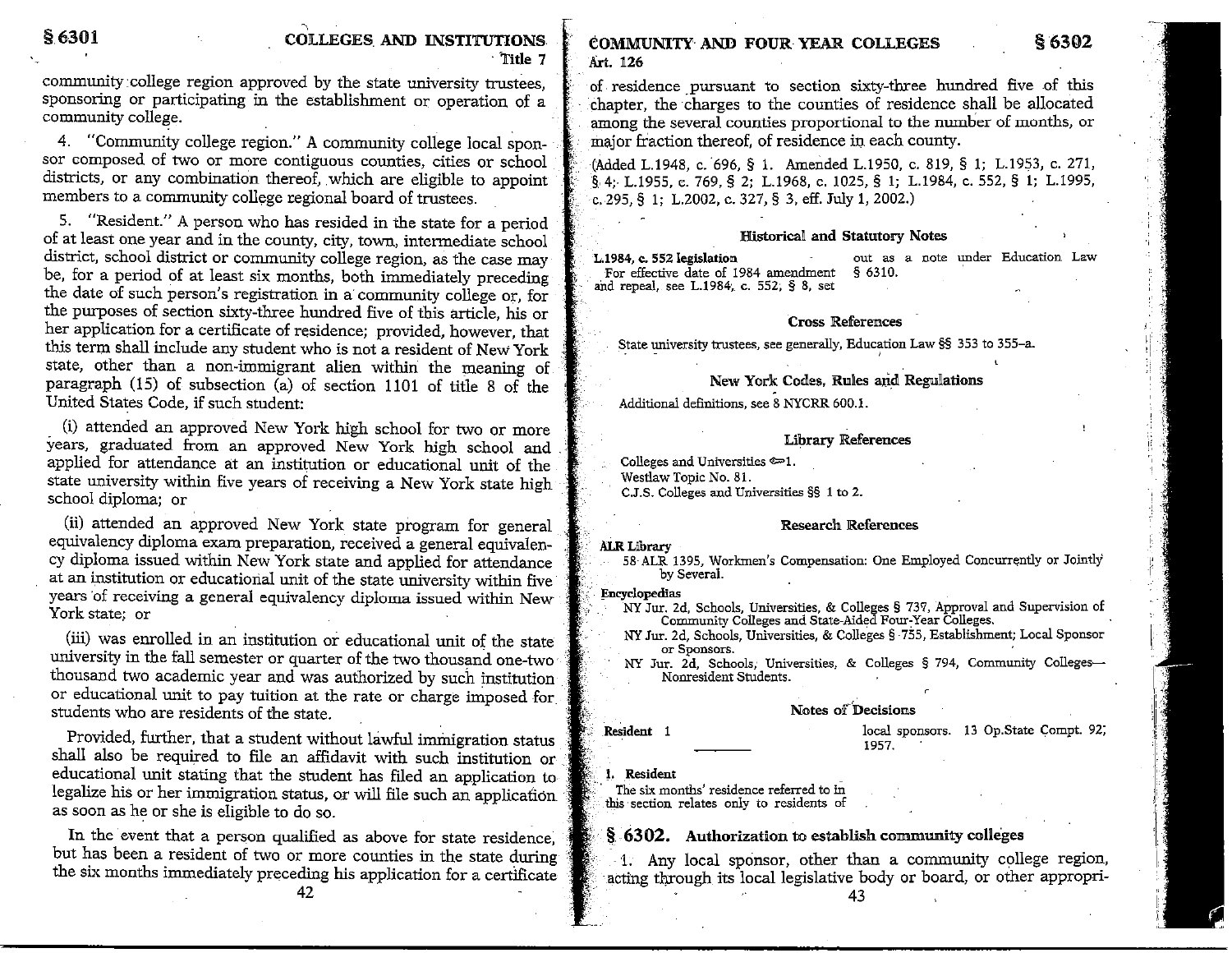### -~ **{Hi302 COLLEGES AND 'INSTITUTIONS Title 7**

ate governing agency, which in the case of the city of New York acting as a local sponsor shall be the mayor of that city, may by local law, resolution, order or ordinance, and pursuant to the master plan, standards and regulations prescribed by the state university trustees and with the approval of said trustees:

a. Establish a community college.

b. Elect to participate in and pay an appropriate share of the expenses involved in the community college program of any other local sponsor consenting to such arrangement.

c. Combine with one or more other local sponsors for the joint establishment and operation of a community college.

2. Pursuant to section sixty-three hundred ten of this article, any eligible county, city or school district acting through its local legislative body or board, may by local law or resolution, and pursuant to the master plan, standards and regulations prescribed by the state university trustees, and with the approval of said trustees, combine with one or more contiguous counties, cities or school districts, or any combination thereof, to constitute a community college region for the purpose of operating, as local sponsor, an existing community college which is currently sponsored by a city or school district other than a school district located in a city with a population of one -million or more.

3. In the city of New York, the board of education, with the approval of the state university trustees, may act as a local sponsor in the establishment and operation, as a community college, of a post secondary technical vocational training institution which is partly supported by such board of education and partly supported by an educational foundation for an industry chartered by the board of regents. In addition to the community college programs and curricula authorized by this article, the institution may offer such baccalaureate, masters degree programs and curricula in support of its mission, in accordance with standards and regulations prescribed by the state university trustees, as may be authorized pursuant to the provisions of the master plan. Notwithstanding any other provision of law, the institution shall be financed and administered in the manner provided for community colleges.

4. Community colleges so established and operated shall be eligible to receive financial assistance from the state as hereinafter provided, which shall be paid to the local sponsor or sponsors, provided, however, that in the case of any local sponsor which shall have assigned such financial assistance to the dormitory authority, such payment shall be made to the commissioner of taxation and

44

**COMMUNITY AND FOUR YEAR COLLEGES** § 6302 Art. 126

finance for deposit in the community college tuition and instructional income fund.

5. Whenever a plan for a community college, other than a plan for participation in a community college region, shall have been formulated by a county board of supervisors and approved as provided in this section, the board of supervisors may submit the question of the establishment of the community college contemplated by such plan to a referendum at any general election at which all the voters of the county may vote. The form of the proposition shall be determined by the board of supervisors and shall include an estimate of the county's share of the initial capital cost and an estimate of the county's share of the annual cost of maintenance and operation. If the majority of the voters voting on such proposition shall approve the establishment of the community college, such college shall be deemed established and the board of supervisors shall proceed forthwith to exercise the powers and authority conferred upon it in this article.

6. a. Notwithstanding any other provision of law, community colleges established under this article shall have the authority ,to:

(i) Determine that the bidder on a contract for the purchase of apparel or sports equipment is not an acceptable bidder based on either of the following considerations:

. (A) the labor standards applicable to the manufacture of the apparel .or sports equipment, including but not limited to employee com pensation, working conditions, employee rights to form unions, and the use of child labor, or

(B) the bidder's failure to provide information sufficient for the state, agency *at* corporation to determine the labor conditions applicable to the manufacture of the apparel or sports equipment.

(ii) Include in the internal policies and procedures governing procurement of apparel a prohibition against the purchase of apparel or sports equipment from any vendor based upon either or both of the following considerations:

(A) the labor standards applicable to the manufacture of the apparel or sports equipment, including but not limited to employee com pensation, working conditions, employee rights to form unions, and the use of child labor; or

(B) the bidder's failure to provide sufficient information for said state agencies to determine the labor standards applicable to the manufacture of the apparel or sports equipment.

.b. For the purposes of this subdivision the term: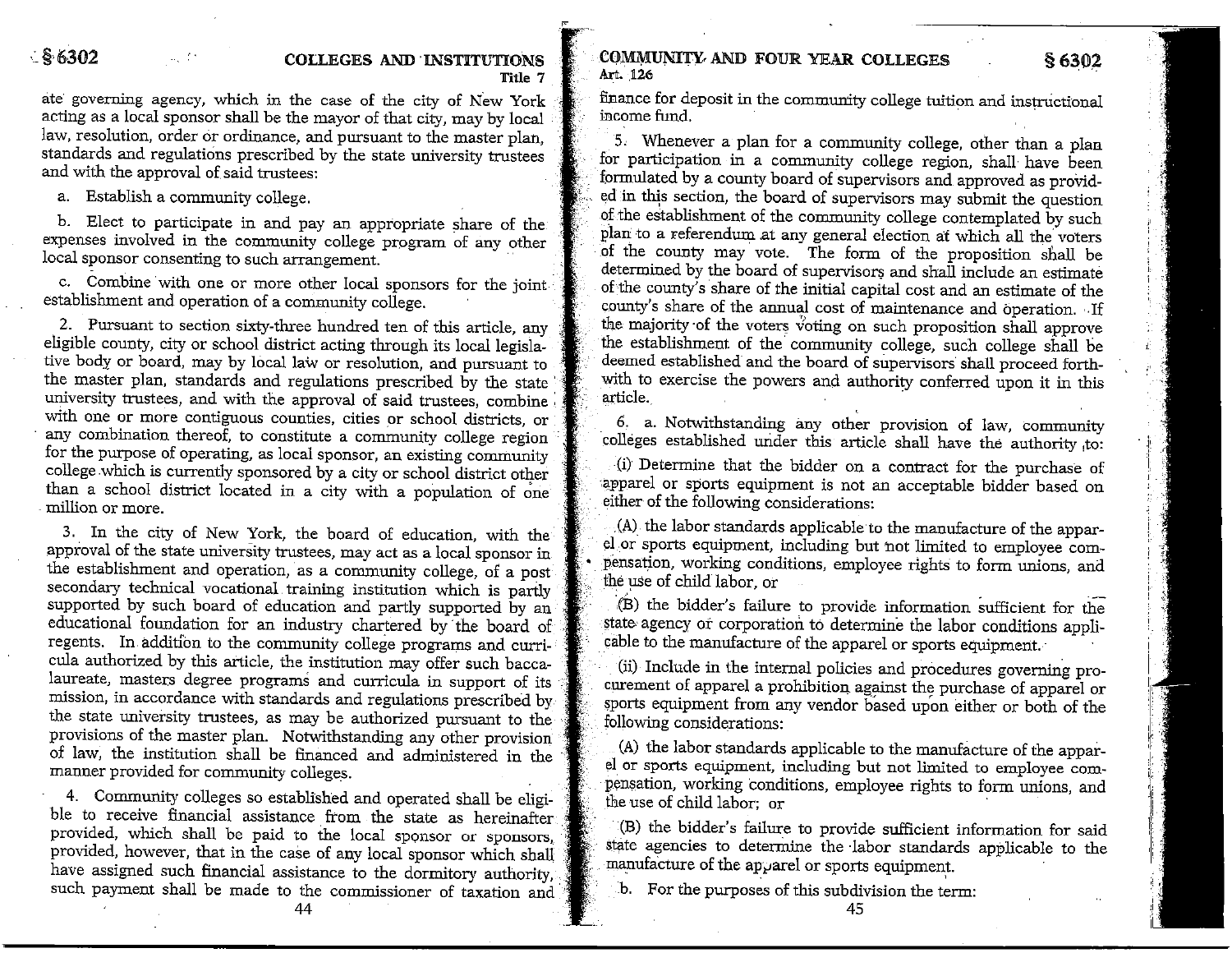# S 6302 **COLLEGES AND INSTITUTIONS**<br>Title 7

(i) "apparel" shall mean goods, such as, but not limited to, sports uniforms, including gym uniforms, required school uniforms, shoes, including, but not limited to, athletic shoes or sneakers, sweatshirts, caps, hats, and other clothing, whether or not imprinted with a school's name or logo, academic regalia, lab coats and staff uni-

(ii) "sports equipment" shall mean equipment, such as, but not limited to, balls, bats and other goods intended for use by those participating in sports and game\_s.

(Added L.1948, c. 696, § 1. Amended L.1950, c. 819, § 1; L.1951, c. 427, § 1; L.1953, c. 272, § 1; L.1957, c. 181, § 1; L.1964, c. 576, § 37; L.1972, C. 464, § 18; 1.1975, C. 356, § 1; 1.1979, C. 204, § 1; 1.1984, C. 552, § 2; L.1995, c. 295, § 2; L.2002, c. 350, § 11, eff. Sept. 1, 2002; L.2003, c. 562, § 5, eff. Sept. 1, 2003.)

#### **Historical and, Statntory Notes**

issued after such date; provided, howev-<br>er that effective immediately the addi-<br>indeed represent, the high ideals which er, that effective immediately, the addi-<br>tion, amendment and/or repeal of any have made New York great. It is the have made intent and the tion, and the time intent and purpose of this legislation to rule or regulation necessary for the implementation of this act on its effective ensure that through its market partic-<br>date are authorized and directed to be ipation, the state continues to uplift ecodate are authorized and directed to be  $\frac{1}{2}$  pation, the state continues to uplift made and completed on or before well. nomic standards of the workforce." made and completed on or before such effective date."

"§ 1. Short title. This act [adding La-<br>
bor Law §§ 213-a and 349 and amending<br>
September 1, 2002 and shall respectively<br>
Education Law § 6302, Labor Law § 347<br>
apply to bids issued after such date; pro-<br>
and State Financ

New York, as a major purchaser of goods such effective date; provided, however, and services, must be cognizant of fair that sections four through eight of this act and services, must be cognizant of fair that sections four through eight of this act labor conditions in its actions as a market [adding Labor Law § 349 and amending labor conditions in its actions as a market [adding Labor Law § 349 and amending participant. Many consumers have legiti-<br>mately revised their own purchase deci-<br>deemed repealed on September 1, 2008." sions in the face of revelations about sweatshop labor and conditions. The city L.1984, c. 552 legislation<br>of New York has recently enacted legisla-<br>For effective date of 1. of New York has recently enacted legisla-<br>tion to ensure that the labor standards and repeal, see 1.1984, c. 552, 5, 8, set are decent and just. It is therefore in $\frac{1}{2}$  § 6310.

L.2003, c. 562 legislation cumbent that the state exercise appropri-<br>L.2003, c. 562, § 6, provides: ate awareness regarding the working ate awareness regarding the working conditions in which its extensive apparel "This act shall take effect September 1, conditions in which its extensive apparel 2003 and shall respectively apply to bids purchases are made. The uniformed em-<br>issued after such data: provided boursy ployees of our stat

L.2002, c. 350, § 12, amended by<br>L.2004, c. 663, § 3, eff. Oct. 26, 2004; L.2002, c. 350 legislation L.2004, c. 663, § 3, eff. Oct. 26, 2004;<br>L.2002, c. 350, §§ 1, 2, provide;. L.2006, c. 338, § 1, eff. July 26, 2006,

For the implementation of this act on its "§ 2. Legislative intent. It is the effective date are authorized and directed sense of this legislature that the state of to be made and completed on or before New York, as a majo deemed repealed on September 1, 2008."

tion to ensure that the labor standards and repeal, see L.1984, c. 552, § 8, set utilized in the manufacture of its apparel out as a note under Education Law

146

### **COMMUNITY AND FOUR YEAR COLLEGES** § 6302 **Art.** 126 **Note 3**

Cross References

- Duty to formulate plans- . Board of trustees of city university of New York, see Education Law § 6206.<br>State university trustees, see Education Law § 354.
- General powers of local governments to adopt and amend local laws, see Municipal Home Rule Law § 10 et seq.
- Home rule powers of local governments, see McKinney's Const. Art. 9, § 2.
- Procedure for adoption of local laws by legislative body, see Municipal Home Rule Law $§$  20.

- State aid for certain— .<br>Higher educational institutions, see Education Law § 358.
	- Independent institutions of higher education, see Education Law § 6401 et

State assistance to local government, see generally, State Finance Law  $\S$  54 et seq.

### New York Codes, Rules and Regulations

Initial organization of a community college, see 8 NYCRR 601.1 et seq. Regulations of the board of trustees of the state university, see generally, 8 NYCRR 300.1 et seq.

### Library References

Colleges and Universities  $\simeq$ 3. Westlaw Topic No. 81. C.J.S. Colleges and Universities § 2.

#### Research References

#### Encyclopedias

.,

- NY Jur. 2d, Public·Works & Contracts§ 97, Work in Connection With Materials Used on Public Projects.
- NY Jur. 2d, Schools, Universities, & Colleges § 653, Pupil Transportation.
- NY Jur. 2d, Schools, Universities, & Colleges § 755, Establishment; Local Sponsor or Sponsors.

#### Treatises and Practice Aids

New York Pattern Jury Instructions-Civil 2:225A, State or Municipal Liability-Public Premises and Ways-Prior Written Notice Required.

#### Notes of Decisions

Authority of local sponsor  $\begin{array}{ccc} 4 & 2. & \text{State agency} \\ \text{Construction} & \text{Add application} & 1 & \text{Civ. University} \end{array}$ 

Trustees and Boards of Education of school districts are the appropriate governing agencies authorized by this section  $\cdot$  3. Referendum to establish community colleges spon-<br>sored by such school districts. 1967, Op. submission of proposed appropriation at

Construction and application 1 City University of New York (CUNY)<br>
Referendum 3 was arm of State of New York, and em-<br>
Site of college 5 ployee's claim under § 1981 against <sup>~</sup>**.Site** of college 5 ployee's claim under § 1981 against &tate agency 2 CUNY thus was · barred by Eleventh Amendment. Chinn v. City University of New York School of Law at Queens Col-L. Construction and application Clege, 1997, 963 F.Supp ... 218. Federal<br>Trustees and Boards of Education of Courts = 269

sored by such school districts. 1967, Op. submission of proposed appropriation at Atty.Gen. (Inf.) March 14. taxpayers election does not authorize subtaxpayers election does not authorize sub-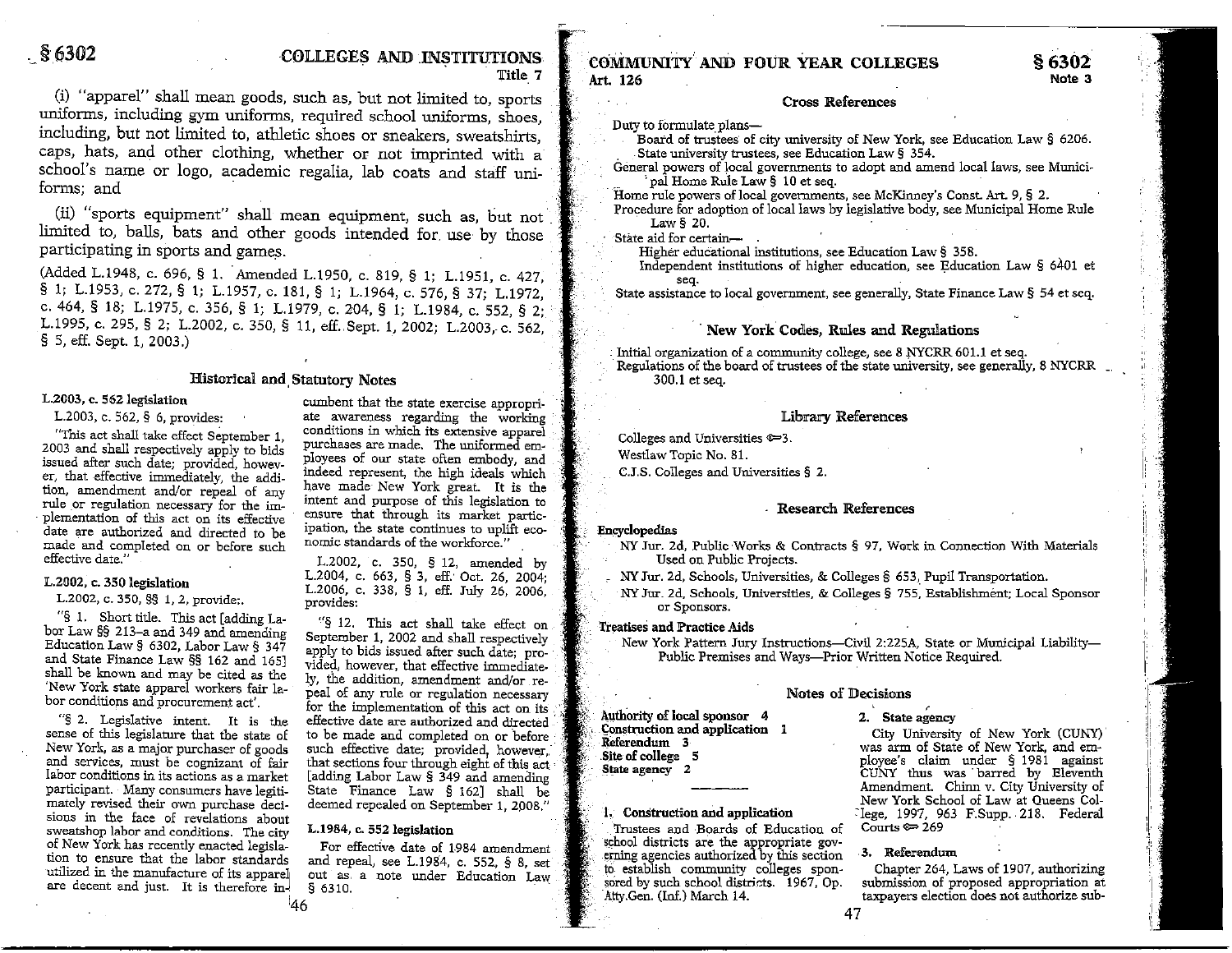mission of proposition on question of es-<br>
nership and is given and required to exer-<br>
tablishing community college when such<br>
cise firm and close control of financial<br>
proposition contains no language appro-<br>
structure of

Statutory scheme designating board of **trustees of community College as sole party responsible for operation of college's 5. Site of college**  facilities shielded city board of education, Consent of county board is necessary<br>which sponsored college, from liability for establishment of site of community<br>that might otherwise attach arising from college which site i

**trustees of college is of strictly limited** , **board'.s authority. Meyer v. Wiess (3**  authority and the county, the local spon-Dept. 1966) 25 A.D.2d 174, 268 N.Y.S.2d sor, is the dominant member of the part-<br>sor, is the dominant member of the part-<br>226. Colleges And Universities  $\epsilon = 3$ 

# ·- § **6302 COL[IEGES AND INSTITIJ'fIONS**  Note 3 Title **7** *(*

come transactions. Meyer v. Wiess (3 Dept. 1966) 25 A.D.Zd 174, 268 N.Y.S.2d 4. Authority of local sponsor<br>
<sup>226</sup>. Colleges And Universities  $\approx$  6(5);<br>
Statutory scheme designating board of Colleges And Universities  $\approx$  7

Numicipal Corporations  $\infty$  *At*(4) **computations** must, in combination at Under this section authorizing estab-<br>least, infringe upon authority of county lishment of community colleges, board of board and be without the a

## § 6303. Programs and curricula of community colleges

1. Community colleges shall provide two-year programs of post high school nature combining general education with technical education relating to the occupational needs of the community, area or, community college region in which the college is located and those of the state and the nation generally. Special courses and extension work may be provided for part-time students.

2. Training for certain occupational skills, may be limited to selected community colleges by the state university trustees in order to avoid unnecessary duplication or overlapping of facilities and programs.

3. The curricula in community colleges shall be designed to serve the needs of students who seek two years of post secondary education and whose needs would not ordinarily be met by the usual four-year college cuniculum. However, such colleges shall nevertheless provide sufficient general education to enable qualified students who so desire to transfer after completion of the community college, program to institutions providing regular four-year courses except that the provision of such general education sufficient for transfer to institutions providing regular four-year courses shall be at the option of the local sponsor in any of the community colleges established upon discontinuance of a state institute of applied arts and sciences and upon discontinuance of the veterans vocational school at Troy pursuant to the provisions of section fifty-nine hundred nine of former article one hundred nineteen of this chapter:

# **COMMUNITY AND FOUR YEAR COLLEGES <b>§6303 Art, 126**

4. The curricula of the community colleges shall be developed **with·the assistance and guidance of the state university trustees and**  shall be subject to their approval, and such modifications, amendments and revisions as they may from time to time prescribe.

5. Notwithstanding the provisions of any other general, special or local law, rule or regulation, community colleges may permit persons sixty years of age or over to audit courses given therein without tuition, examination, grading or credit therefor upon a space available basis, subject to the provisions of section sixty-three hundred four of this chapter, as determined by the president of each such institution, provided that such audit attendance does not deny course attendance at a community college by an individual who is otherwise qualified under the regulations and the provisions of section sixtythree hundred four of this chapter. The provisions of this paragraph .shall not affect any state aid to community colleges granted pursuant to article one hundred twenty-six of this chapter.

(Added L.1948, c. 696, § L Amended L.1957, a. 828, § 2; L.1974, c. 1002, § 2; L.1974, c. 1003, § 1; L.1984, c. 552, § 3.)

#### **Historical and Statutory Notes**

For extension and repeal, see L.1984, c. 552, § 8, set hundred nineteen which have any pres-<br>
out as a note under Education Law ent application are section fifty-nine hun**out as a note under Education Law ent application are section fifty-nine hun**

nine hundred nine of the education law upon establishment of community colleges within the counties in which they courses were located or, in the case of the insti- cation."

**L.1984, c. 552 legislation** tute in the city of New York, within that **For effective date of 1984 amendment** city. The only provisions of article one dred two and subdivision three of section fifty-nine hundred nine which limits the 1.1957, c. 828 legislation fifty-nine hundred nine which limits the<br>
A note appended to L.1957, c. 828, training offered at any of the community<br>
provided:<br>
"Article one hundred nineteen of the stablished upon discontinuan riod in the cities of Binghamton, Buffalo, allow the courses in such colleges to in-<br>New York, White Plains and Utica. clude general education sufficient for<br>These institutes and the former veterans transfer purposes. The **These institutes and the former veterans transfer purposes. The accompanying**  vocational school at Troy have all been amendment of the community college<br>discontinued pursuant to section fifty- provisions will make it optional with the **discontinued pursuant to section fifty provisiohs will make it optional with the**  tions whether to expand their two-year<br>courses to include such general edu-

### **Cross References**

Powers and duties of state university trustees regarding the regulation and **formulation of curricula, see Education Law§ 355.** 

### New York Codes, Rules and Regulations

Criteria for state aiversity trustees' approval of community college full-opportunity plans, see 8 NYCRR 601.6.

48

49